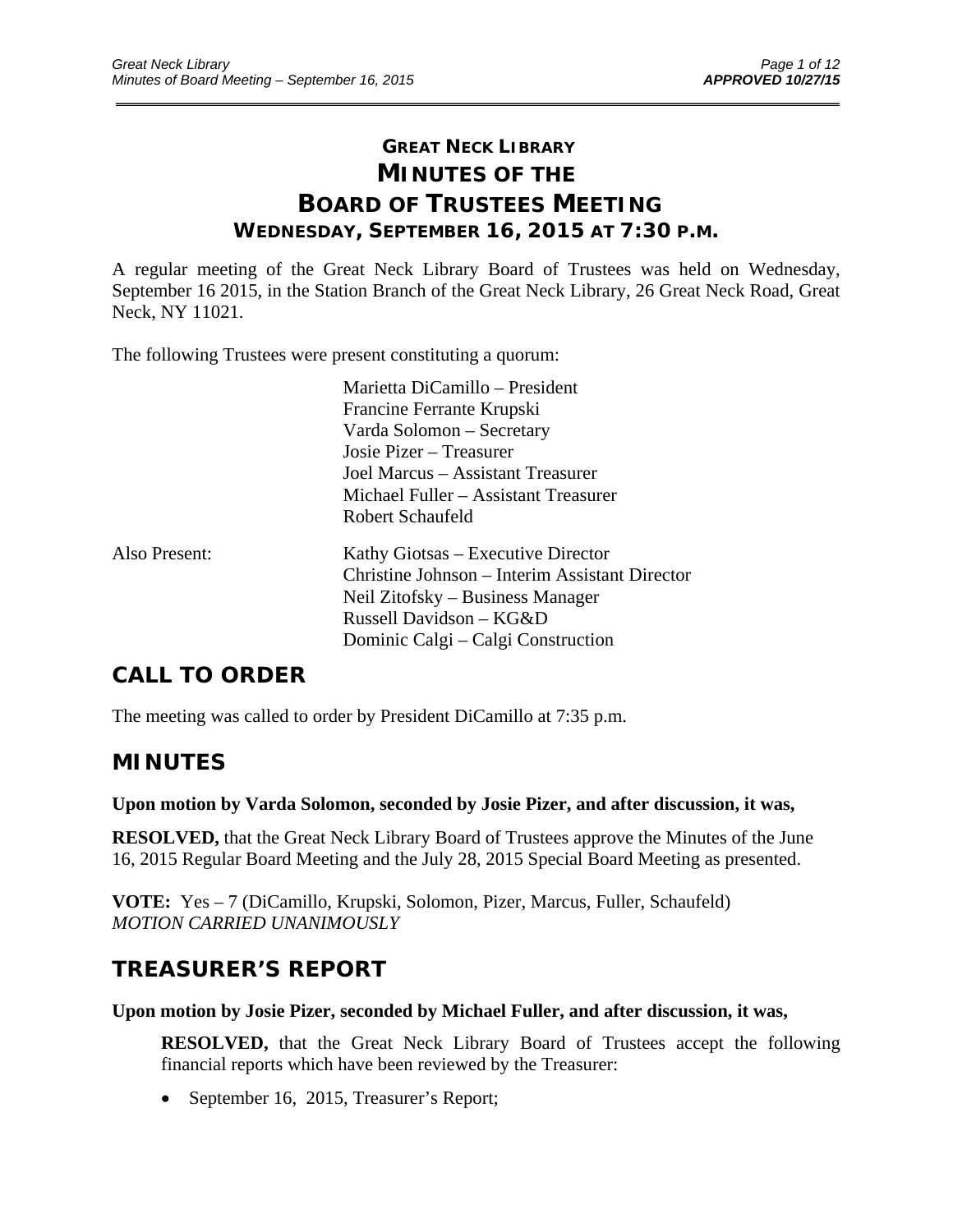- Warrant dated June 6, 2015 through July 17, 2015, the sums set against their respective names, amounting in the aggregate to \$1,068,344.97;
- Warrant dated July 18, 2015 through August 14, 2015, the sums set against their respective names, amounting in the aggregate to \$152,095.67;
- Warrant dated August 15, 2015 through September 4, 2015, the sums set against their respective names, amounting in the aggregate to \$2,363,966.58;
- Payroll Warrants for pay dates June 11, and June 25, 2015, which have been reviewed by the Treasurer, in the amounts of \$125,163.74 and \$122,857.16 respectively, for a total of \$248,020.90.
- Payroll Warrants for pay dates July 9, July 23, August 6, and August 20, 2015, which have been reviewed by the Treasurer, in the amounts of \$160,815.12, \$130,844.41, \$127,040.70 and \$134,117.61 respectively, for a total of \$552,817.84

**VOTE:** Yes – 7 (DiCamillo, Krupski, Solomon, Pizer, Marcus, Fuller, Schaufeld) *MOTION CARRIED UNANIMOUSLY* 

# **PAYROLL CHANGES**

## **Upon motion by Josie Pizer, seconded by Robert Schaufeld, and after discussion, it was,**

**RESOLVED,** that the Great Neck Library Board of Trustees accept the Payroll Changes reports of June 11 through July 7, 2015, July 8 through July 31, 2015, and August 1 through September 8, 2015 as presented, which have been reviewed by the Finance Committee.

Trustee Pizer had questions on the revised Payroll Changes Report.

**VOTE:** Yes – 7 (DiCamillo, Krupski, Solomon, Pizer, Marcus, Fuller, Schaufeld) *MOTION CARRIED UNANIMOUSLY* 

# **REPORTS**

## **Branch Committee**

Trustee Fuller reported that no meetings were held over the summer months and that the branches are running smoothly. A meeting of the committee will be planned for October.

## **Building Advisory Committee (BAC)**

President DiCamillo suspended her report as representatives from Calgi and KG&D were present and would be providing an update on the project.

## **Grants**

Christine Johnson and Neil Zitofsky reported that approval was received on the Clerestory windows, however, the amount was less than expected. Fifty percent of the original estimated cost, or \$41,500.00 was expected. The amount of \$26,900.00 was actually granted. President DiCamillo and Trustee Pizer asked for follow up as to why the full fifty percent was not granted.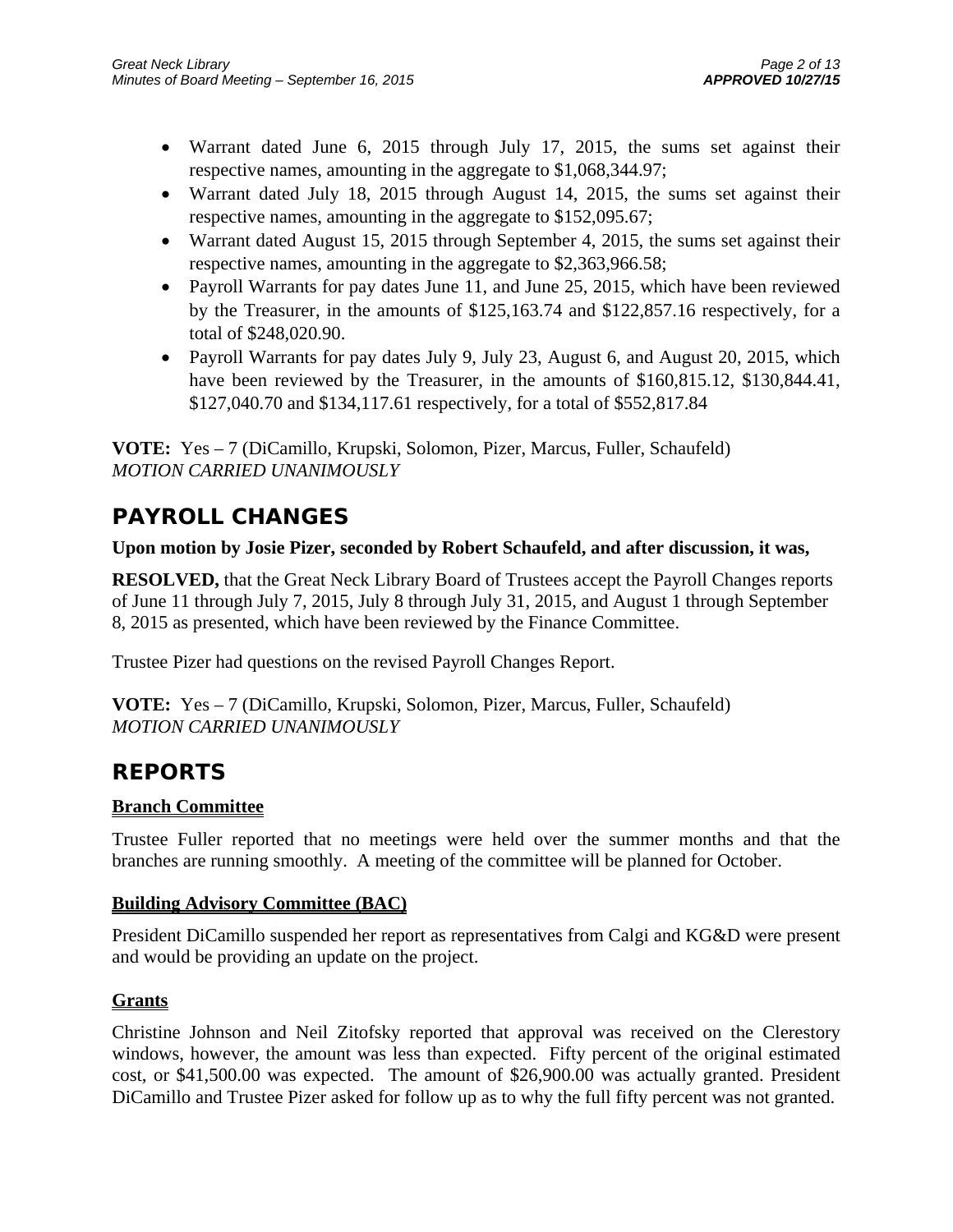Ms. Johnson also reported that NLS cut the date for submission of the lighting grant. The deadline date was missed by the time all information and numbers were received.

### *Public Comment: Marianna Wohlgemuth*

#### **Long Range Planning**

Committee Chair Varda Solomon deferred a separate report and said she will include discussion about the Long Range Planning Committee with her report of the Programming Committee.

#### **Policy Committee**

President DiCamillo requested Trustee Marcus and the committee to look into two items. One item was for all Board committees to be required to meet on a quarterly basis and the other was to review the bylaws relating to the Nominating Committee and the possibility of a petitionbased election.

Policy changes, under Old Business, will be read this evening for the second of three required readings.

#### **Programming Committee**

Committee Chair Varda Solomon reported that a great meeting was held with the committee on September  $10^{th}$ . The staff had attended a Brand Basics Boot camp webinar and brought ideas and suggestions to the meeting. It was determined that a long range plan was a needed first step, followed by a request for proposal (RFP) for branding.

Discussion was held on current committee members and structure. Presently there are an equal number of trustees and staff. Should more staff be appointed? Should public members be included?

Executive Director Kathy Giotsas said she would like to get feedback from all the stakeholders - staff, community groups, local government groups and the school board -- and then use that information to develop our brand. She said that a long-range plan should be a community-driven process and the community needs to tell us what they want to see. President DiCamillo stated that we must meet state objectives and guidelines. It was determined that it is premature to request an RFP but this should be revisited at a later date with more schematics.

Text of minutes for the September 10th Committee meeting submitted by Varda Solomon, below:

The regular meeting of the Great Neck Library's Programming Committee was called to order September 10th, at 7:35pm by Varda Solomon at the Parkville Branch. **Committee members present:** Joel Marcus, Josie Pizer, Varda Solomon, Kathy Giotsas, Christine Johnson, Jonathan Aubrey, Margery Chodosch, Deidre Goode, Courtney Greenblatt, Pam Levin **Absent with Prior Notice:** Marietta DiCamillo, Debbie Feldman. Jamie Eckartz filled in as secretary.

#### **General Discussion**

• Varda welcomed new members Kathy and Courtney.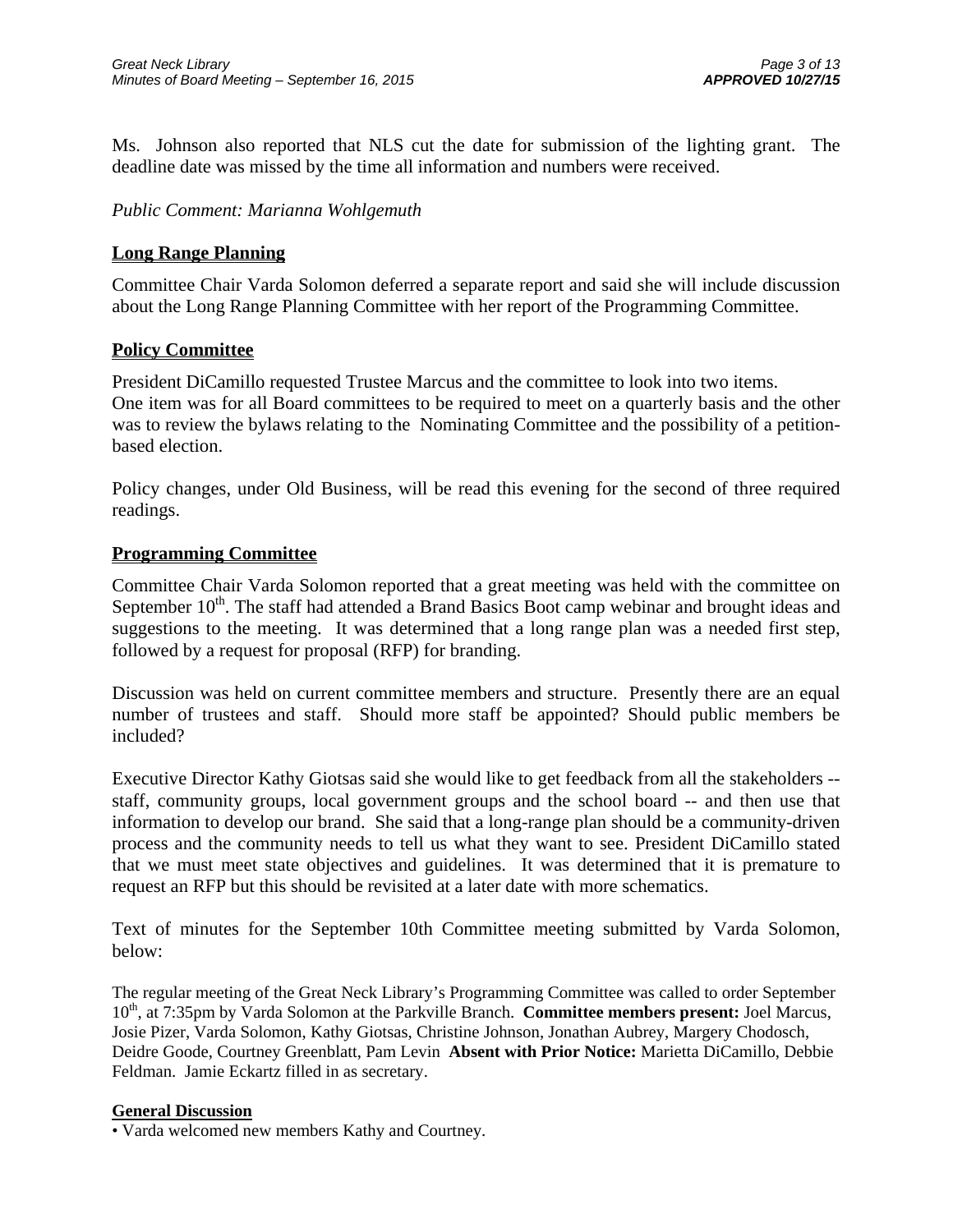• Varda addressed the need for a reservation policy for Museum Passes. John and Kathy are working on it.

• The committee reviewed the  $92<sup>nd</sup>$  Street Y programs that could be livestreamed at Station and possibly Parkville. Some of the programs started ½ hour before the library closed. The group chose to proceed with Ted Koppel with Charlie Rose on Wednesday, October 28<sup>th</sup> at 7:30. Chris noted a conflict with the Lawyers Talks and the group decided to reschedule them.

• Varda directed the floor to Courtney to discuss College Prep courses.

• Chris reported on the upcoming Human Books program. She confirmed 6 definite human books and has secured Ron Gross of Socrates Salon to help out with the event at Lakeville on October 25th.

• Varda moved to set future meeting dates. The group concurred on November  $3<sup>rd</sup>$  and December  $1<sup>st</sup>$  at 7:30pm at Parkville.

#### **Branding Discussion**

Kathy addressed the topic and explained that the strategic plan is needed prior to branding. Kathy volunteered to work with Neil to write the RFP for the strategic plan. It was noted that an RFP would have to be approved by the board of trustees. The committee added a new meeting date for October 19<sup>th</sup> to consider the RFP before the October meeting. The committee felt this should be a joint meeting with the Long Range Planning Committee. Joel asked that the RFP be emailed out to the group as it was written for the group to be aware prior to the meeting. Kathy agreed to make the effort.

Varda asked if there was any other business to discuss. There was none.

The meeting was adjourned at 8:46pm.

#### **Website/Technology Committee**

Trustee Schaufeld reported that the committee's next scheduled meeting will be on October 7th at 7:30 pm at Parkville Branch.

#### **Secretary's Report on Election Candidates**

Secretary Varda Solomon, read aloud her report submitted September 11th text below:

The Nominating Committee released the name of its candidates to fill one seat on the Board of Trustees and two seats on the Nominating Committee.

For the Board of Trustees, they have endorsed Francine Ferrante Krupski to fill the seat currently encumbered by Francine Ferrante Krupski.

For the Nominating Committee, they have endorsed Donald Panetta to fill the seat currently encumbered by Stacee Bernstein and Ian Lustbader to fill the seat currently encumbered by Andrew Dorf.

This election is uncontested as no independent petitions were received. Biographical information for all the candidates can be found on the Library's website at www.greatnecklibrary.org and in the October/November/December issue of the Library's newsletter. Copies will be available at all library locations.

Trustee Marcus volunteered to open the polls and Secretary Solomon volunteered to close the polls at Station branch on October  $26<sup>th</sup>$ .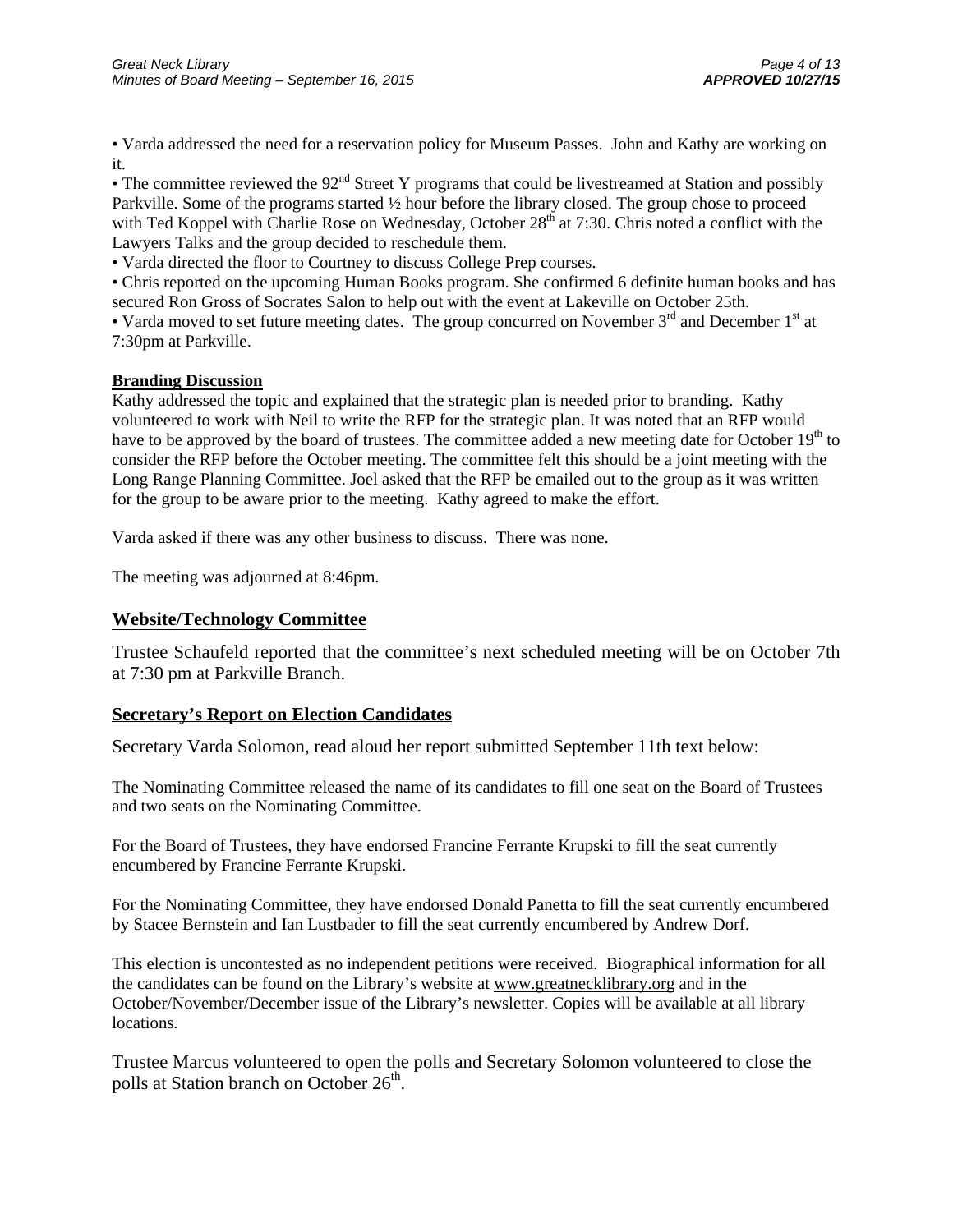#### **Staff Reports**

Trustee Josie Pizer commented and questioned Wanda Lei's report/statistics of the 7,000 titles added to our collection.

Trustee Varda Solomon thanked the staff for the Museum Pass usage report included by Janet Fine and requested a year to date usage column be added. Trustee Solomon also commented on an Adult program that received few paid attendees. Should we limit number of attendees needed to hold a program, should we collect a commitment fee? Discussion occurred on costs and advantages/disadvantages of hiring outside firms for programs versus GNL staff leading programs.

President DiCamillo gave special praise for the children's garden project.

#### **Executive Director's Report**

The Executive Director is settling in and acclimating to the library, staff and community. Ms. Giotsas is looking into ways to reduce our internet provider fees for the library and also to make our website more user friendly. Email address collection is underway to further expand our communication with patrons and the community.

Text of the Executive Director's written report dated September 10, 2015 below:

#### **Administration**

The month of August was the beginning of my position at Great Neck Library. Individual meetings were set up with each one of the managers to go over their department and needs. We also discussed the future of the departments and the direction in the future. The staff is ready for change and we have similar thoughts and ideas of serving the Great Neck community. By the end of this year I will be addressing the following issues that I feel are holding us back.

- Bringing the organization up to speed in technology
	- o Marketing (ex. Program announcements, Newsletter, email blasts, surveys on programs, etc.)
	- o Create an inventory of all hardware, software and replacement schedule for all technology.
	- o Create a user friendly webpage
- Reorganization of the library for improved management and customer services
- Working with the business office to develop price comparisons and working off state contracts
- Create a procedural manual for managers a "How To" manual for everything from posting positions to dismissal of an employee.
- Getting a union contract signed

#### **Technology**

I have been investigating ways to reduce our internet bill with Verizon and Cablevision. Through my contacts with Connecticut Educational Network (CEN) they referred me to NYSERNet. There is an organization called the Quilt that is a consortium of internet providers that provide discounted rates for libraries outside of the e-rate. I hope to get more information in the months to come.

We will be subscribing to a service called Wowbrary (see attached) which provides patrons with all the new items we have received in the library. It is a newsletter they will receive via email and they will also be able to connect to the card catalog through the email to reserve the item.

#### Personnel

We have several vacancies that are critical to the organization and we hope to fill them in the next few weeks. All positions that work with school age children need to be reviewed to incorporate what the schools are doing in the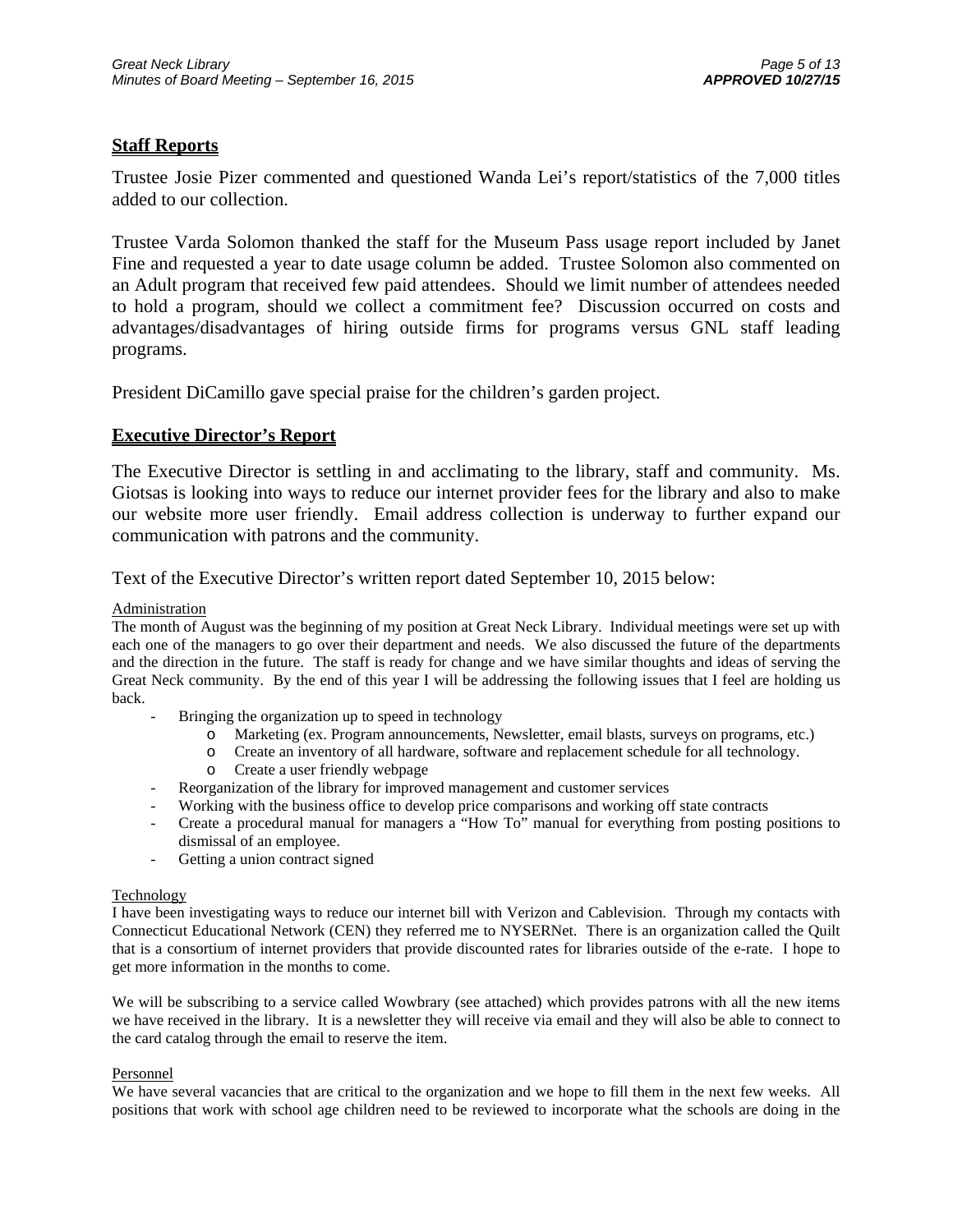classrooms. One of the changes that I would like to see in incorporating is STEM or STREAM. That is an area that we lack and would fit with Levels and attract a broader group of students.

#### Community Outreach

I have started setting up meeting with the Superintendent of Schools and the Historical Society, Temple Emanuel and Temple Israel. I am still working on scheduling meetings with the Rotary, Chamber of Commerce and a few other organizations.

I also have plans for the staff to go out into the community such as the Great Neck Street Fair. We hope to show the community the services we provide and get any suggestions. We have also purchased suggestion boxes for all locations.

#### Monthly Reports

I will be working with managers to extract meaningful monthly statistical reports with analysis. I would also like to review with the board what statistics they find useful in decision making and which are just FYI. This will help in decreasing busy work and allowing more time for analysis of statistics.

#### Note from the Executive Director

If there is anything in my report that you would like to see on a monthly basis please let me know. I will be developing my reports further as I become more entrenched in my position. I will be including financial and statistical analysis as well as how important information the board should know.

## **OLD BUSINESS**

#### **Policy Manual Revisions-Second Reading**

#### **Gift Policy**

#### **SECTION 1200: GIFTS**

All gifts offered to the Library and accepted by it shall become the sole property of the Library. Unless indicated otherwise by written agreement, the Library will have the rights of displaying, using, or lending the same, or of selling or disposing of said gifts. For any cash gift of substantial value, i.e. *\$250* or more, the gift will be formally accepted by the Board at a public meeting. For any cash gift to the Library, the Director's office will send a letter of thanks to the donor.

For any other gift determined to be of substantial value, the gift will be formally accepted by the Board at a public meeting and a letter should be forwarded to the donor indicating a description and the conditions of the Library's acceptance of the gift stated above. The Library Director and the Board of Trustees shall use discretion in accepting any such gift.

Any appraisal of a gift to the Library is the responsibility of the donor. The acceptance of a gift which has been appraised by a third, disinterested party does not in any way imply an endorsement of the appraisal by the Library

*Notwithstanding the value of the gift, all gifts shall be reported to the Public at the next scheduled Board of Trustees Meeting.*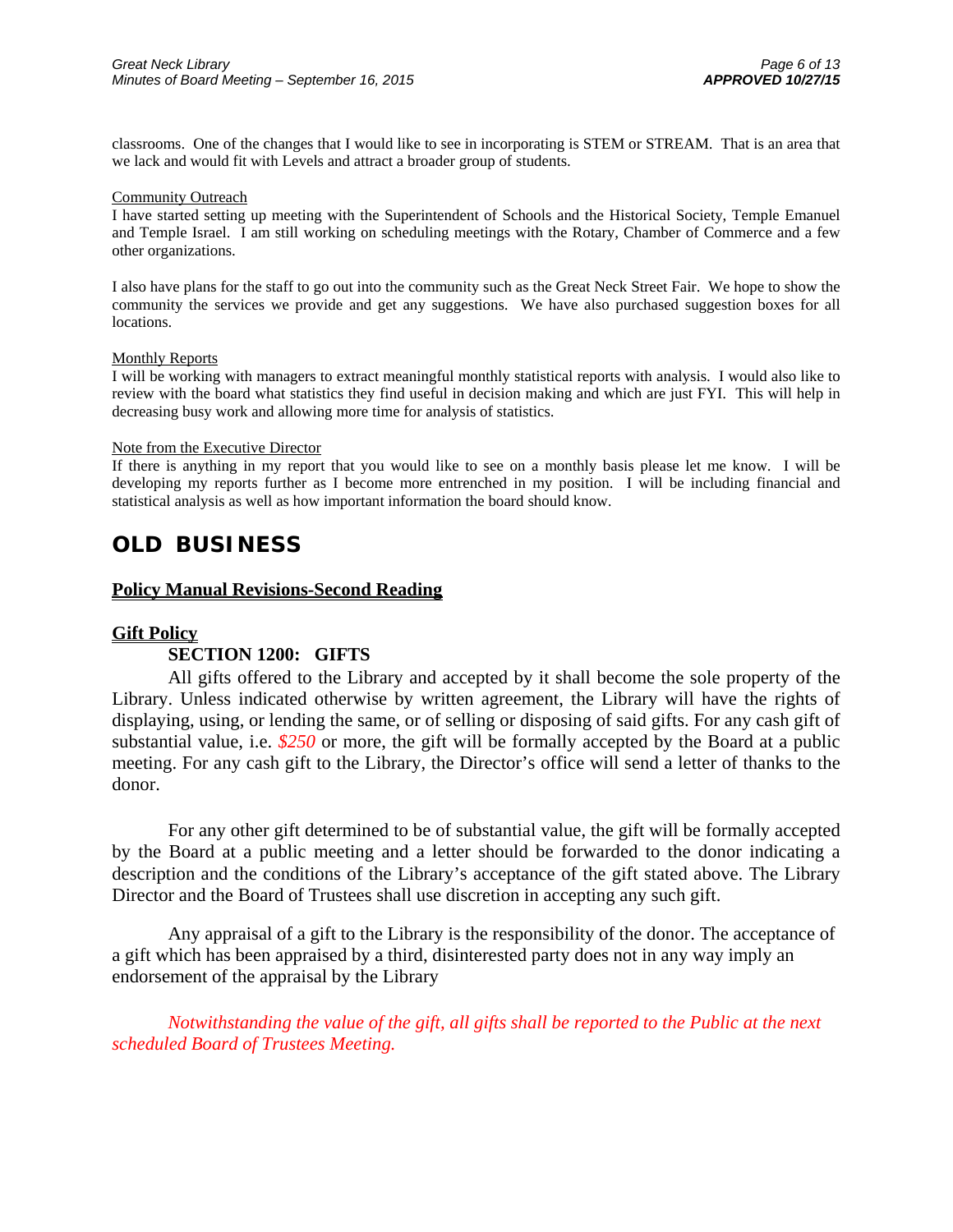#### **Extending Terms of Board Officers**

#### **200-30: Board Officers, Election and Responsibilities**

Article IX of the Bylaws states specific duties and responsibilities of Board Officers. In addition, the following shall also be expected of officers:

- President shall confer with the Director in preparation of agendas for all Board meetings;
	- shall, with the Director, inform new Trustees of their duties and responsibilities and the operations of the Library;
	- shall appoint special Board Committees, from volunteer Trustees as necessary, and establish the scope and purpose in the charge of each committee;
- Treasurer(s) shall confer with the Director in preparation of monthly financial reports, budget reporting and investments;
- Secretary shall review monthly minutes of all Board meetings prior to submission to the Board;
	- shall review official minutes of the Board annually for correct and up-to-date records;
	- shall be responsible for maintaining the Board's policy manual with approved policy established by resolution in the minutes.

Officers must be elected by the Board at the Re-organization Meeting of the Library Association. Effective with the 1994 election of Officers:

- 1. The President, Vice President, Secretary and Treasurer shall be elected for one year terms.
- 2. No trustee should be elected to the same office for more than two (2) consecutive years, unless the Board determines that due to exigent circumstances it is in the best interest of the Library to maintain certain officers in their respective positions. Should this be the case, the Board may re-elect a trustee or trustees to the same office. The foregoing Board Policy to allow a *fourth* term will expire by January *2017*. Rev. 9//16/14

Revised 10/24/95; 3/27/01; 2/26/02; 9/16/14

## **NEW BUSINESS**

**Recommendation to the Policy Committee –***discussed under Reports; Policy/By Laws Committee* 

**i. Study the necessity of the Nominating Committee (By-Laws Change)** 

 **ii. New policy to require all Board Committees to meet on a quarterly basis.**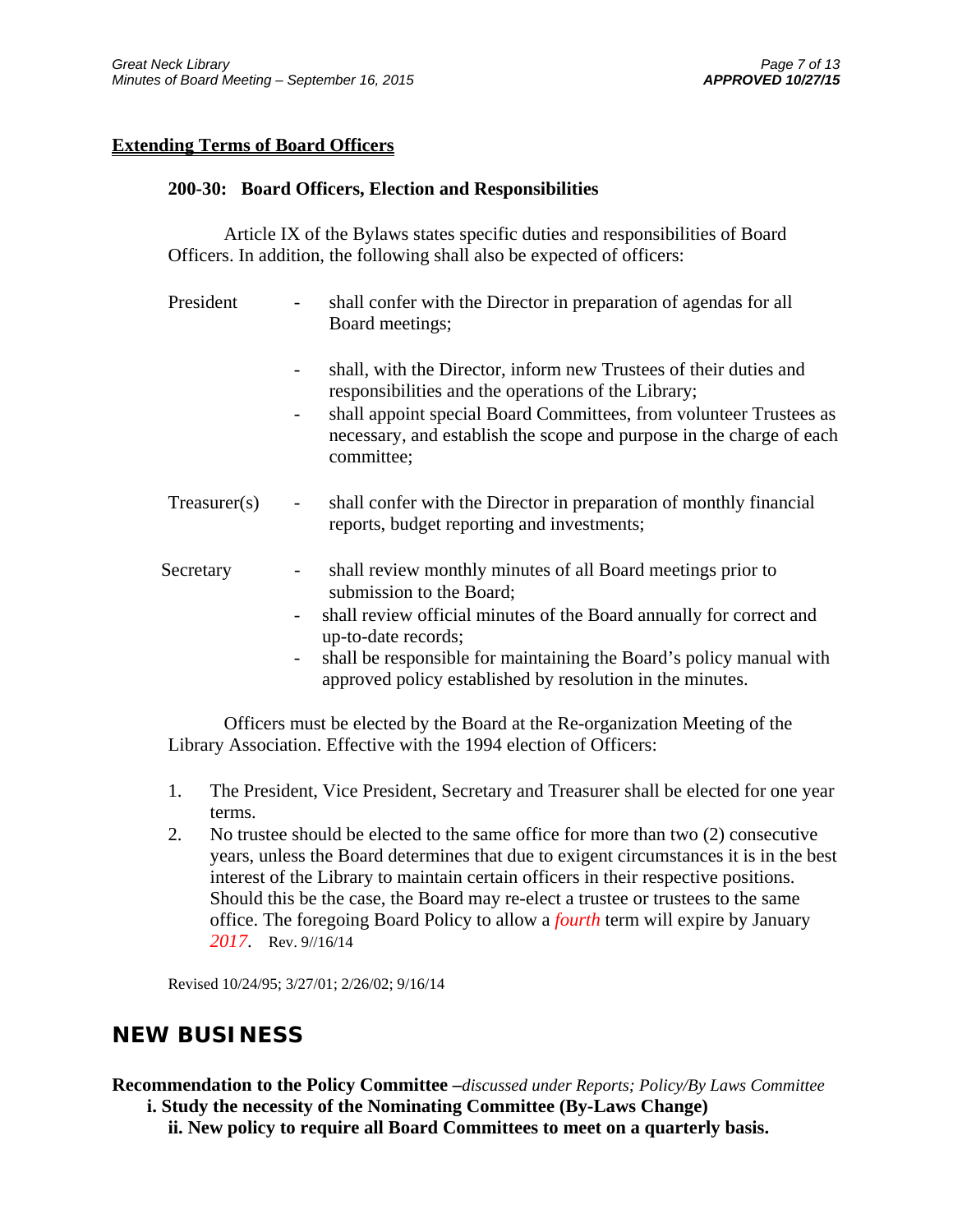## **Property Liability Insurance Renewal**

## **Upon motion by Michael Fuller, seconded by Francine Ferrante Krupski, and after discussion, it was,**

**RESOLVED,** that the Great Neck Library Board of Trustees renew its property/liability insurance Commercial Package, Automobile and Umbrella policies for the period September 1, 2015 through September 1, 2016 with Utica Insurance Companies as presented by Edwards and Company, for a total of \$72,064 to be charged to the Property/Liability Insurance line of the operating budget.

**VOTE:** Yes – 7 (DiCamillo, Krupski, Solomon, Pizer, Marcus, Fuller, Schaufeld) *MOTION CARRIED UNANIMOUSLY* 

## **Acceptance of Davey Tree Expert Bid (Tree Pruning)**

### **Upon motion by Joel Marcus, seconded by Josie Pizer, and after discussion, it was,**

**RESOLVED,** that the Great Neck Library Board of Trustees accept the Davey Tree Expert bid for the pruning of trees at Main as per their attached quotation dated 8/11/2015 in the amount of \$5,885 to be charged to the Landscaping line of the operating budget.

**VOTE:** Yes – 7 (DiCamillo, Krupski, Solomon, Pizer, Marcus, Fuller, Schaufeld) *MOTION CARRIED UNANIMOUSLY* 

### **Acceptance of Jani King Bid (Cleaning)**

## **Upon motion by Francine Ferrante Krupski, seconded by Joel Marcus, and after discussion, it was,**

**RESOLVED,** that the Great Neck Library Board of Trustees accept the Jani King bid for cleaning services at the branches as per their quotation dated 8/13/2015 in the amount of \$30,525 per year to be charged to the Cleaning Service lines of the operating budget.

**VOTE:** Yes – 7 (DiCamillo, Krupski, Solomon, Pizer, Marcus, Fuller, Schaufeld) *MOTION CARRIED UNANIMOUSLY* 

### **Acceptance of Full Time Levels Staff Position Job Posting & Description**

**Upon motion by Josie Pizer, seconded by Francine Ferrante Krupski, and after discussion, it was,** 

**RESOLVED,** that the Great Neck Library Board of Trustees accept the Full Time Levels Staff Position Job Posting as per the attached Job Description.

**VOTE:** Yes – 7 (DiCamillo, Krupski, Solomon, Pizer, Marcus, Fuller, Schaufeld) *MOTION CARRIED UNANIMOUSLY*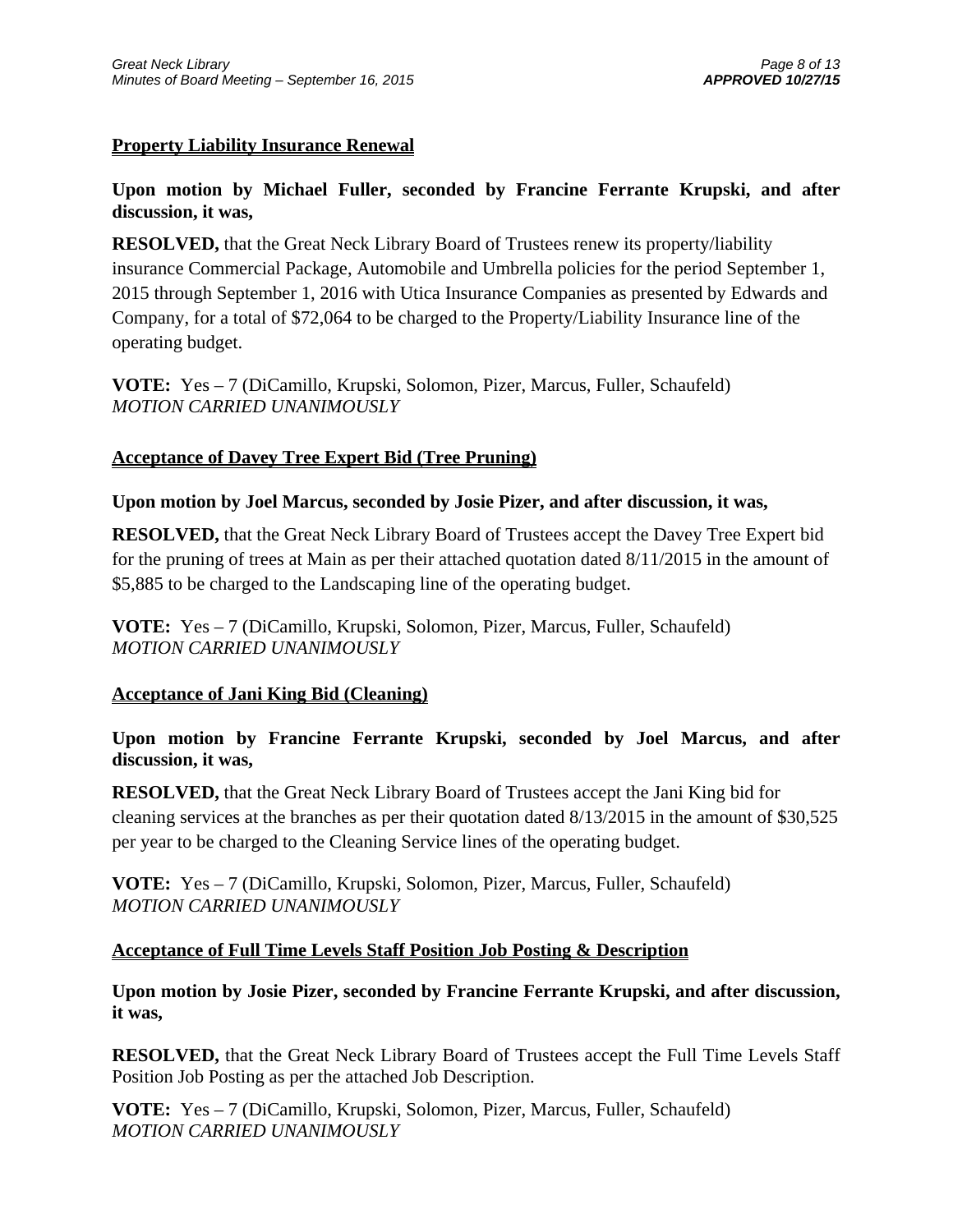## **Construction Change Orders**

### **Installation of a New Pad Mounted Transformer for the New Electrical Service**

**Upon motion by Robert Schaufeld, seconded by Varda Solomon, and after discussion, it was,** 

**RESOLVED,** that the Great Neck Library Board of Trustees approve the Change Order Request number 3 in accordance with Procedures for Approval for Construction Contracts approved by the Great Neck Library Board of Trustees on May 20, 2014, and amended March 24, 2015, for installation of a new pad mounted transformer for the new electrical service as submitted by VRD, in the amount of \$59,672.37; such funds to be taken from the contingency line in the construction budget.

**VOTE:** Yes – 7 (DiCamillo, Krupski, Solomon, Pizer, Marcus, Fuller, Schaufeld) *MOTION CARRIED UNANIMOUSLY* 

*Public Comment: Michael Currie, Leslie Kahn, Dominic Calgi, Russell Davidson* 

### **Exterior Light Pole Feeds**

### **Upon motion by Michael Fuller, seconded by Varda Solomon, and after discussion, it was,**

**RESOLVED,** that the Great Neck Library Board of Trustees approve the Change Order Request number 4 in accordance with Procedures for Approval for Construction Contracts approved by the Great Neck Library Board of Trustees on May 20, 2014, and amended March 24, 2015, for installation of exterior light pole electrical feeds as submitted by VRD, in the amount of \$51,881.28; such funds to be taken from the contingency line in the construction budget.

**VOTE:** Yes – 7 (DiCamillo, Krupski, Solomon, Pizer, Marcus, Fuller, Schaufeld) *MOTION CARRIED UNANIMOUSLY* 

*Public Comment: Dominic Calgi* 

### **Four Quad Outlets per ESK-3 Feeds**

**Upon motion by Varda Solomon, seconded by Robert Schaufeld, and after discussion, it was,** 

**RESOLVED,** that the Great Neck Library Board of Trustees approve the Change Order Request number 5 in accordance with Procedures for Approval for Construction Contracts approved by the Great Neck Library Board of Trustees on May 20, 2014, and amended March 24, 2015, for installation of four quad outlets per ESK-3 feeds as submitted by VRD, not to exceed \$3,927.00; such funds to be taken from the contingency line in the construction budget.

**VOTE:** Yes – 6 (DiCamillo, Ferrante Krupski, Solomon, Marcus, Fuller, Schaufeld)  $Opposed - 1$  (Pizer) *MOTION CARRIED*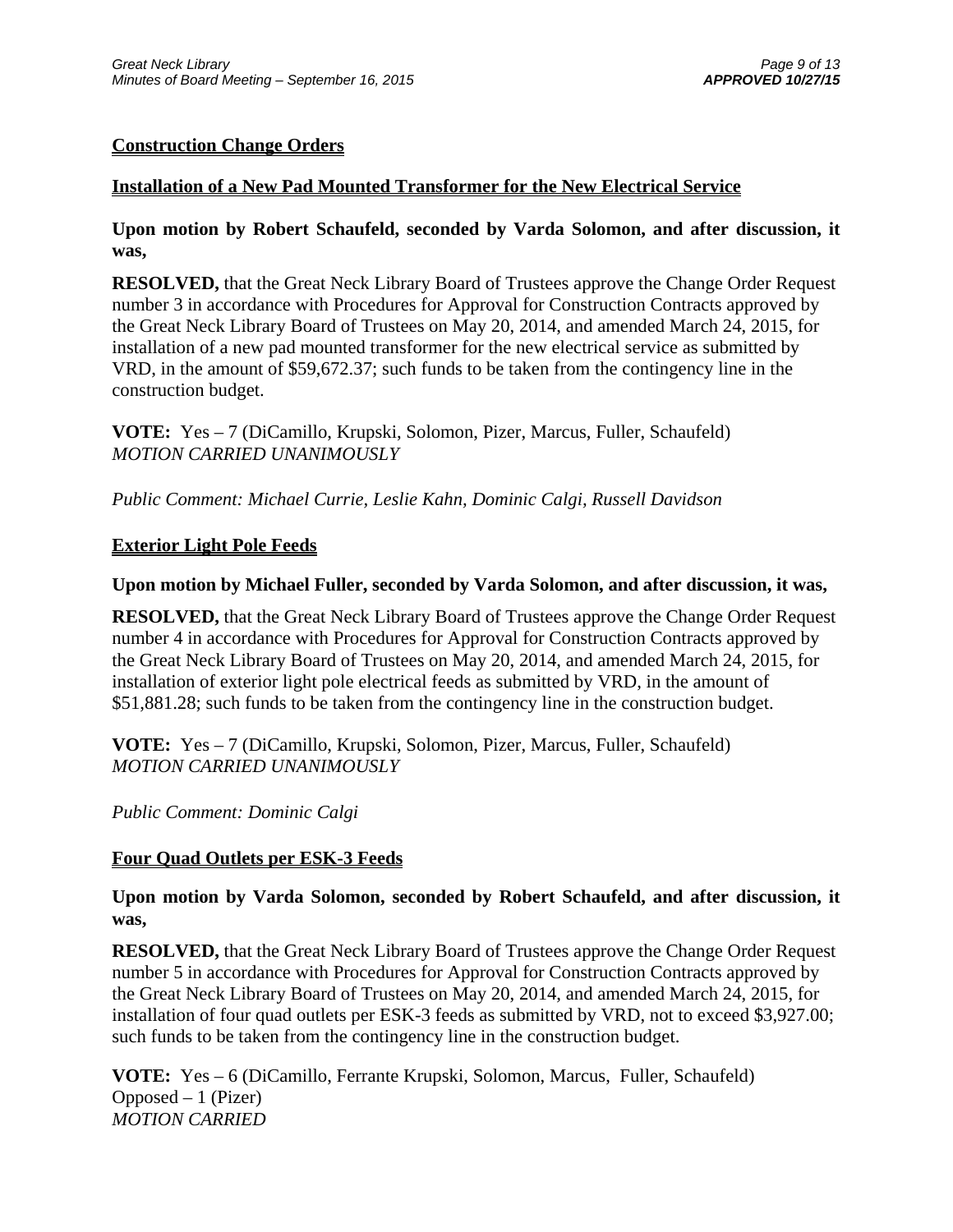*Public Comment: Dominic Calgi, Russell Davidson, Leslie Kahn, Allegra Goldberg, Marianna Wohlgemuth* 

### **Staff Bathroom #32 and Door #32**

### **Upon motion by Francine Ferrante Krupski, seconded by Joel Marcus, and after discussion, it was,**

**RESOLVED,** that the Great Neck Library Board of Trustees approve the Change Order Request number 6 in accordance with Procedures for Approval for Construction Contracts approved by the Great Neck Library Board of Trustees on May 20, 2014, and amended March 24, 2015, for staff bathroom # 32 and door # 32 as submitted by VRD, in the amount of \$3,208.92; such funds to be taken from the contingency line in the construction budget.

**VOTE:** Yes – 7 (DiCamillo, Ferrante Krupski, Solomon, Pizer, Marcus, Fuller, Schaufeld) *MOTION CARRIED UNANIMOUSLY* 

### **Sketch ASK-7 Box Out Existing Storm Drain**

**Upon motion by Robert Schaufeld, seconded by Varda Solomon, and after discussion, it was,** 

**RESOLVED,** that the Great Neck Library Board of Trustees approve the Change Order Request number 7 in accordance with Procedures for Approval for Construction Contracts approved by the Great Neck Library Board of Trustees on May 20, 2014, and amended March 24, 2015, for sketch ASK-7 box out existing storm drain as submitted by VRD, in the amount of \$2,026.33; such funds to be taken from the contingency line in the construction budget.

**VOTE:** Yes – 7 (DiCamillo, Ferrante Krupski, Solomon, Pizer, Marcus, Fuller, Schaufeld) *MOTION CARRIED UNANIMOUSLY* 

*Public Comment: Dominic Calgi, Russell Davidson*

### **Sketch PSK-1 Relocate Existing Storm Pipe at Lower Level**

#### **Upon motion by Varda Solomon, seconded by Joel Marcus, and after discussion, it was,**

**RESOLVED,** that the Great Neck Library Board of Trustees approve the Change Order Request number 8 in accordance with Procedures for Approval for Construction Contracts approved by the Great Neck Library Board of Trustees on May 20, 2014, and amended March 24, 2015, for sketch PSK-1 relocate existing storm pipe at lower level as submitted by VRD, in the amount of \$7,000.00; such funds to be taken from the contingency line in the construction budget.

**VOTE:** Yes – 7 (DiCamillo, Ferrante Krupski, Solomon, Pizer, Marcus, Fuller, Schaufeld) *MOTION CARRIED UNANIMOUSLY* 

*Public Comment: Russell Davidson*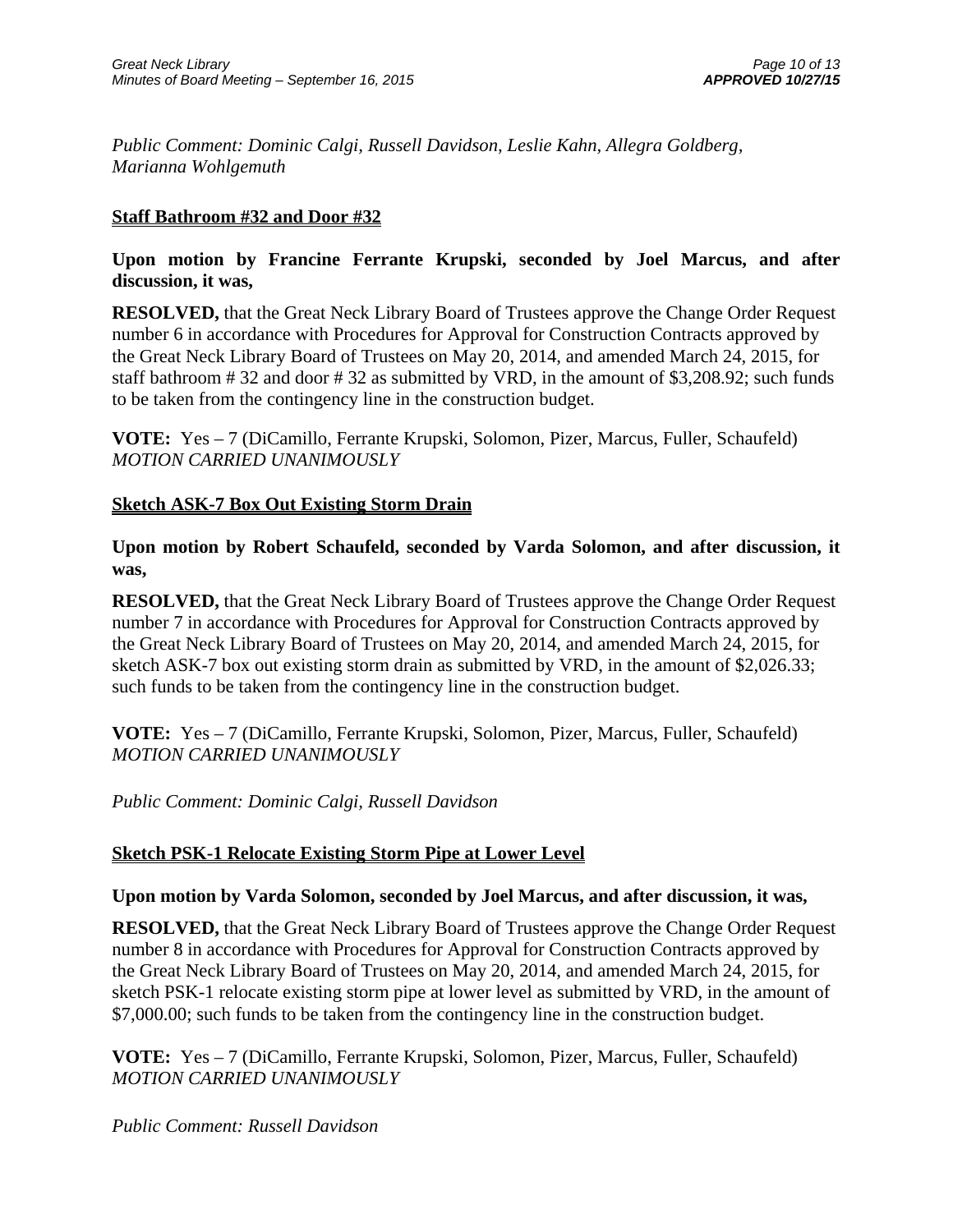### **Addition of Door Closers to Storefront Doors and Door # 114**

### **Upon motion by Francine Ferrante Krupski, seconded by Varda Solomon, and after discussion, it was,**

**RESOLVED,** that the Great Neck Library Board of Trustees approve the Change Order Request number 9 in accordance with Procedures for Approval for Construction Contracts approved by the Great Neck Library Board of Trustees on May 20, 2014, and amended March 24, 2015, for addition of door closers to storefront doors and door #114 as submitted by VRD, in the amount of \$4,022.37; such funds to be taken from the contingency line in the construction budget.

**VOTE:** Yes – 6 (DiCamillo, Ferrante Krupski, Solomon, Marcus, Fuller, Schaufeld)  $Opposed - 1$  (Pizer) *MOTION CARRIED* 

*Public Comment: Russell Davidson, Allegra Goldberg, Dominic Calgi* 

## **Storm Piping Relocation at Main Lobby #102, AV Collection #127 and Fiction Collection # 121**

**Upon motion by Michael Fuller, seconded by Robert Schaufeld, and after discussion, it was,** 

**RESOLVED,** that the Great Neck Library Board of Trustees approve the Change Order Request number 10 in accordance with Procedures for Approval for Construction Contracts approved by the Great Neck Library Board of Trustees on May 20, 2014, and amended March 24, 2015, for storm piping relocation at main lobby, AV collection #127 and fiction collection #127 as submitted by VRD, not to exceed \$7,000.00; such funds to be taken from the contingency line in the construction budget.

**VOTE:** Yes – 7 (DiCamillo, Ferrante Krupski, Solomon, Pizer, Marcus, Fuller, Schaufeld) *MOTION CARRIED UNANIMOUSLY* 

*Public Comment: Russell Davidson*

### **Two Inch Conduit Requested by Verizon and Corstar**

### **Upon motion by Josie Pizer, seconded by Francine Ferrante Krupski, and after discussion, it was,**

**RESOLVED,** that the Great Neck Library Board of Trustees approve the Change Order Request number 11 in accordance with Procedures for Approval for Construction Contracts approved by the Great Neck Library Board of Trustees on May 20, 2014, and amended March 24, 2015, for two inch conduit requested by Verizon and Corstar as submitted by VRD, in the amount of \$8,301.26; such funds to be taken from the contingency line in the construction budget.

**VOTE:** Yes – 7 (DiCamillo, Ferrante Krupski, Solomon, Pizer, Marcus, Fuller, Schaufeld) *MOTION CARRIED UNANIMOUSLY*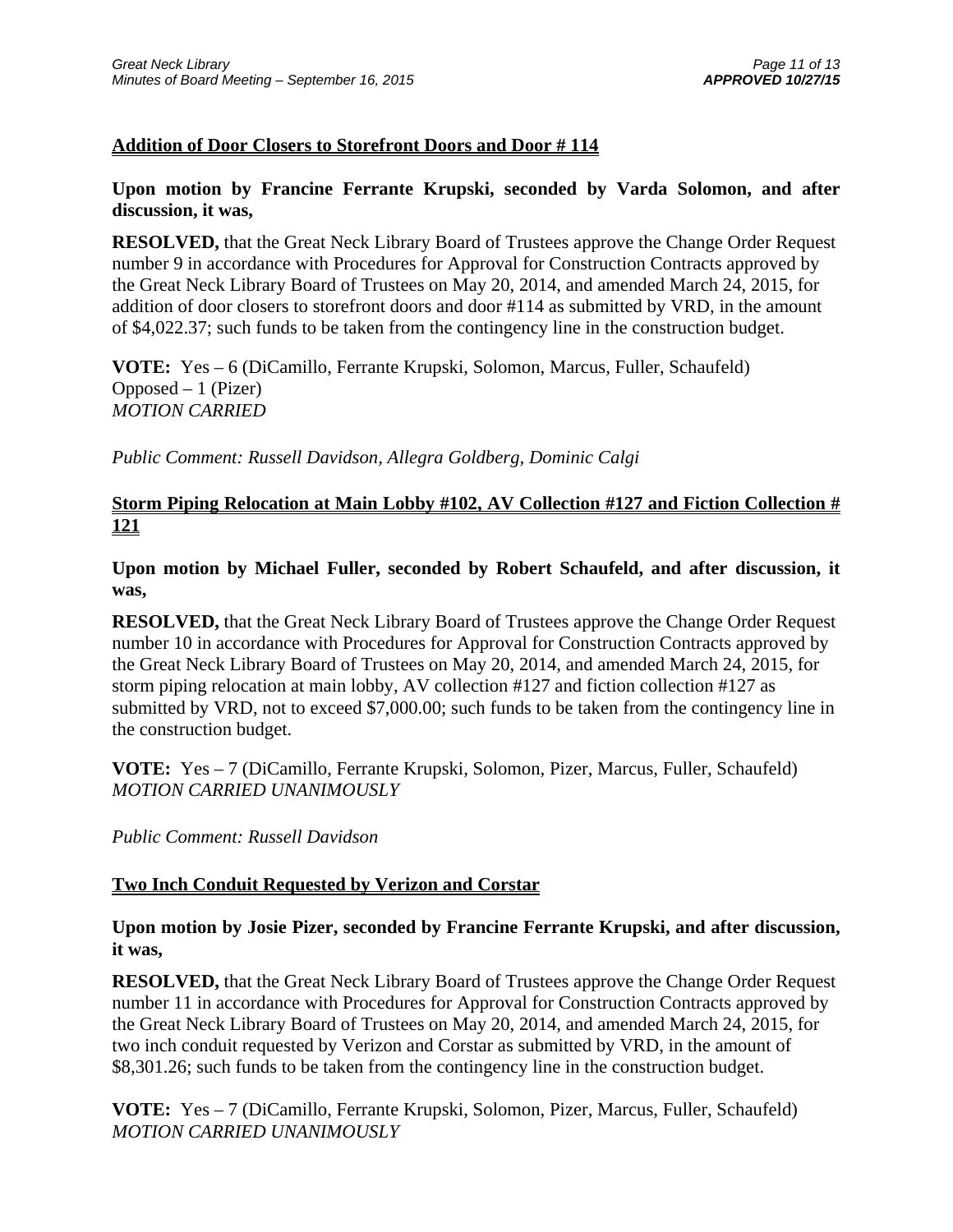*Public Comment: Russell Davidson, Dominic Calgi*

#### **Project Status Report**

A current project status report was given by Dominic Calgi of Calgi Construction Management.

#### **Request RFP for Long Range Planning**

There was a consensus of the Board of Trustees to have Kathy Giotsas assemble an RFP for a formal vote at the October Board meeting.

#### **Resignation of Interim Assistant Director Christine Johnson**

President Marietta DiCamillo read a heartfelt statement thanking Christine Johnson for all of her hard work and dedication to the library and the community and presented her with flowers and a certificate of appreciation on behalf of the entire board.

Text of Statement Read for Christine Johnson below:

We are sad to see Chris Johnson leave after her many years of loyal and dedicated service to the Great Neck Library. We wish her the best as she leaves to join the staff of another library, as Director. Congratulations, you are well accomplished and will rise to any challenge put in your path.

Needless to say Chris is not a stranger to challenge. As interim Assistant Director, she ran the main building road show explaining to any who would listen the reasons why we needed a renovated library. She worked tirelessly and I marveled at the elegance in which she conducted these meetings, repeating the same substance over and over again. Working with Chris has been a pleasure and represented a true team effort; the Public and the library will benefit for her years of service. As Interim Director, her plate full, she easily rose to every occasion, handling issues with her quiet dignity while never disappointing her staff, this Board or the Public.

Chris, you have done an incredible job during very important, and difficult times. On behalf of the Board, I thank you; for me personally - when you became Interim Director, you made my job all the more easier. For this, from the bottom of my heart, I thank you and know I will miss you terribly.

Good luck in your next endeavor and I hope to hear from you as you continue to succeed. Thank you.

# **OPEN TIME**

*Speaking: Marianna Wohlgemuth, Michael Currie*

#### **Book Drop at Great Neck House**

It was the consensus of the Board of Trustees to obtain a discount for the recently installed book drop that was received with imperfections rather than return it and inconvenience the community who has begun utilizing this book drop.